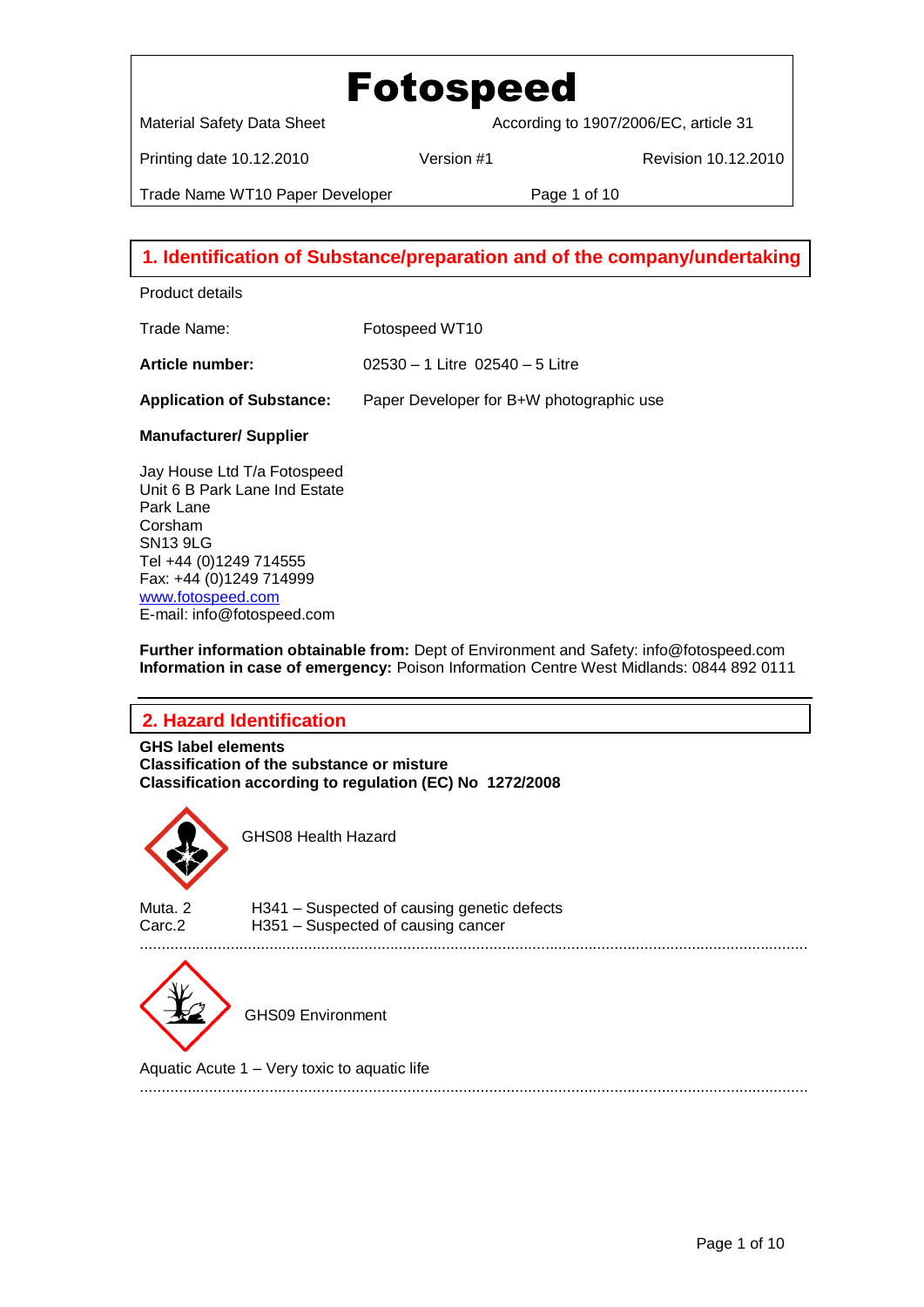

#### **Information concerning particular hazards for human and the environment:**

The product has to be labelled due the calculation procedure of the 'General Classification Guideline for Preparations of the EU' in the latest version.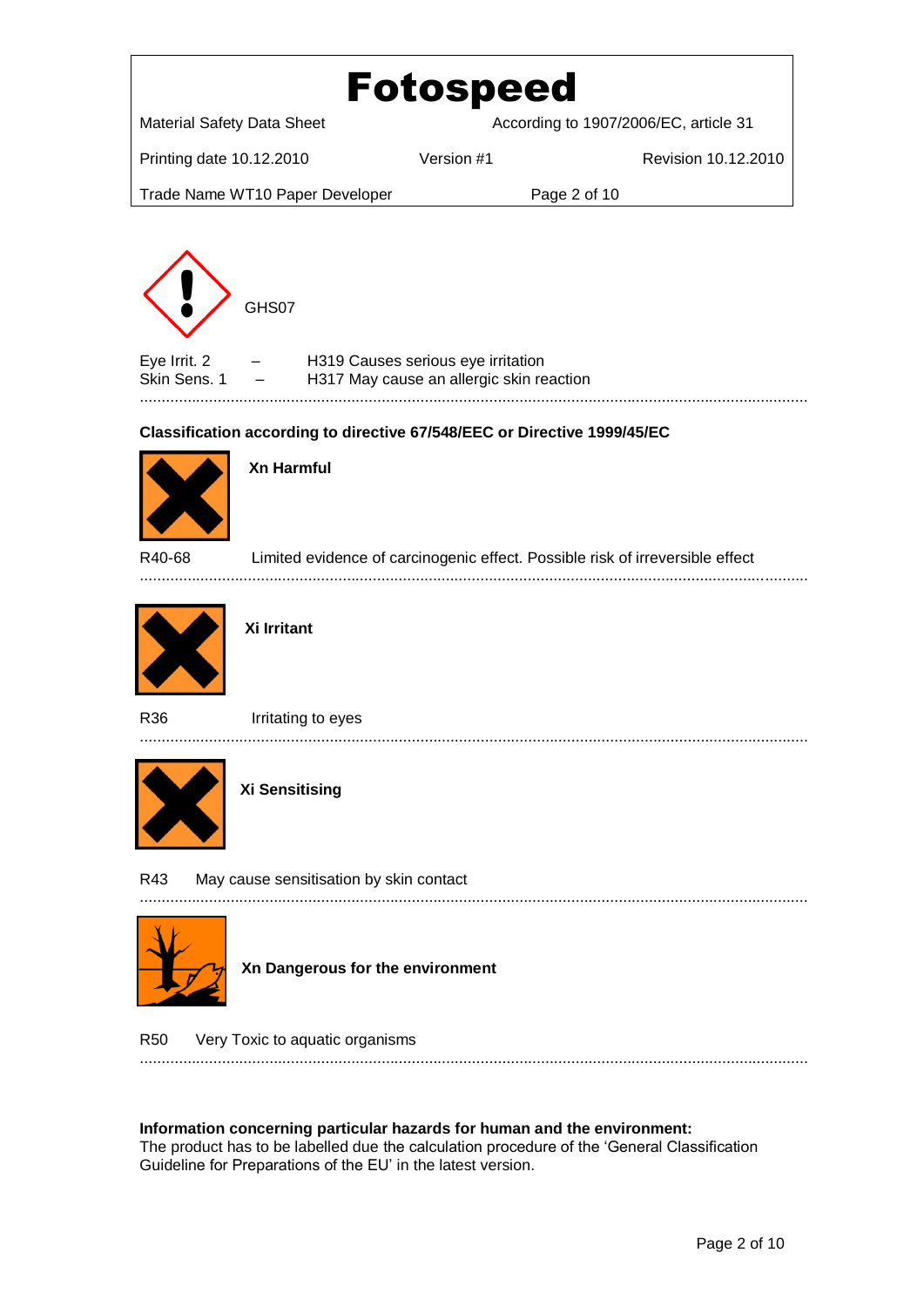Material Safety Data Sheet According to 1907/2006/EC, article 31

Printing date 10.12.2010 Version #1 Revision 10.12.2010

Trade Name WT10 Paper Developer Page 3 of 10

**Classification system:**

The Classification is according to the latest EU list and extended by company literature and data.

#### **Label elements:**

#### **Labelling according to EU guidelines:**

This product has been classified and marked in accordance with EU Directives/Ordinance on Hazardous Materials.

#### **Code Letter and hazard designation of product:**



**Xn Harmful N Dangerous for the environment**

#### **Hazard determining components of labelling:**

123-31-9 Hydroquinone (1,4-dihydroxybenzene)

#### **Risk phrases:**

36/38 Irritating to eyes and skin

- 40 Limited evidence of a carcinogenic effect
- 43 May cause sensitisation by skin contact
- 50 Very toxic to aquatic organisms
- 68 Possible risk of irreversible effects

#### **Safety phrases:**

36/37 Wear suitable protective clothing and gloves

57 Use appropriate container to avoid contamination

#### **Other hazards:**

**Results of PBT and vPvP assessment**

**PBT** Not applicable

**vPvB** Notapplicable

.....................................................................................................................................................

### **3. Composition/information on ingredients 3. Composition/information on ingredients**

#### Chemical characterisation

Description: Mixture of substances listed below with nonhazardous additions

| <b>Dangerous Components</b> |                                                                                             |            |
|-----------------------------|---------------------------------------------------------------------------------------------|------------|
| CAS: 7757-83-7              | Sodium Sulphite                                                                             | 10-25%     |
| EINECS: 231-821-4           |                                                                                             |            |
| CAS: 584-08-7               | Potassium Carbonate                                                                         | 5-10%      |
| EINECS 209-52903            | <b>X</b> Xi R36/38                                                                          |            |
|                             | Skin Irrit. 2, H315; Eye Irrit. 2, H319                                                     |            |
| CAS: 140-01-02              | Sodium diethylene triamine pentaacetic acid (DTPA-Na5)                                      | $1 - 5%$   |
| EINECS: 205-391-3           | $\mathsf{\mathbf{X}}$ Xi R36                                                                |            |
|                             | <b>① Eve Irrit. 2. H319</b>                                                                 |            |
| CAS: 123-31-0               | Hydroguinone (1,4-dihydroxybenzene)                                                         | $2.5 - 5%$ |
| EINECS: 204-617-8           | <b>X</b> Xn R22-40-68; <b>X</b> Xi R41; <b>X</b> XiR43;<br>N R50                            |            |
|                             | <b>Ve Muta, 2, H341; Carc, 2, H351; e Eye Dam, 1, H318; Aquatic Acute 1</b>                 |            |
|                             | H400: C Acute Tox. 4. H302: Scin Sens. 1. H317                                              |            |
| CAS: 13047-13-7             | 4-(hydroxymethyle)-4-methyl-1-phenylpyrazolidin-3-one Dimezone S)                           | < 1%       |
| EINECS: 235-920-3           | <b>X</b> Xn R22: $X$ Xi R43: N R51/53                                                       |            |
|                             | $\circledast$ Aquatic Chronic 2, H411; $\circledast$ Acute Tox, 4, H302; Skin Sens, 1, H317 |            |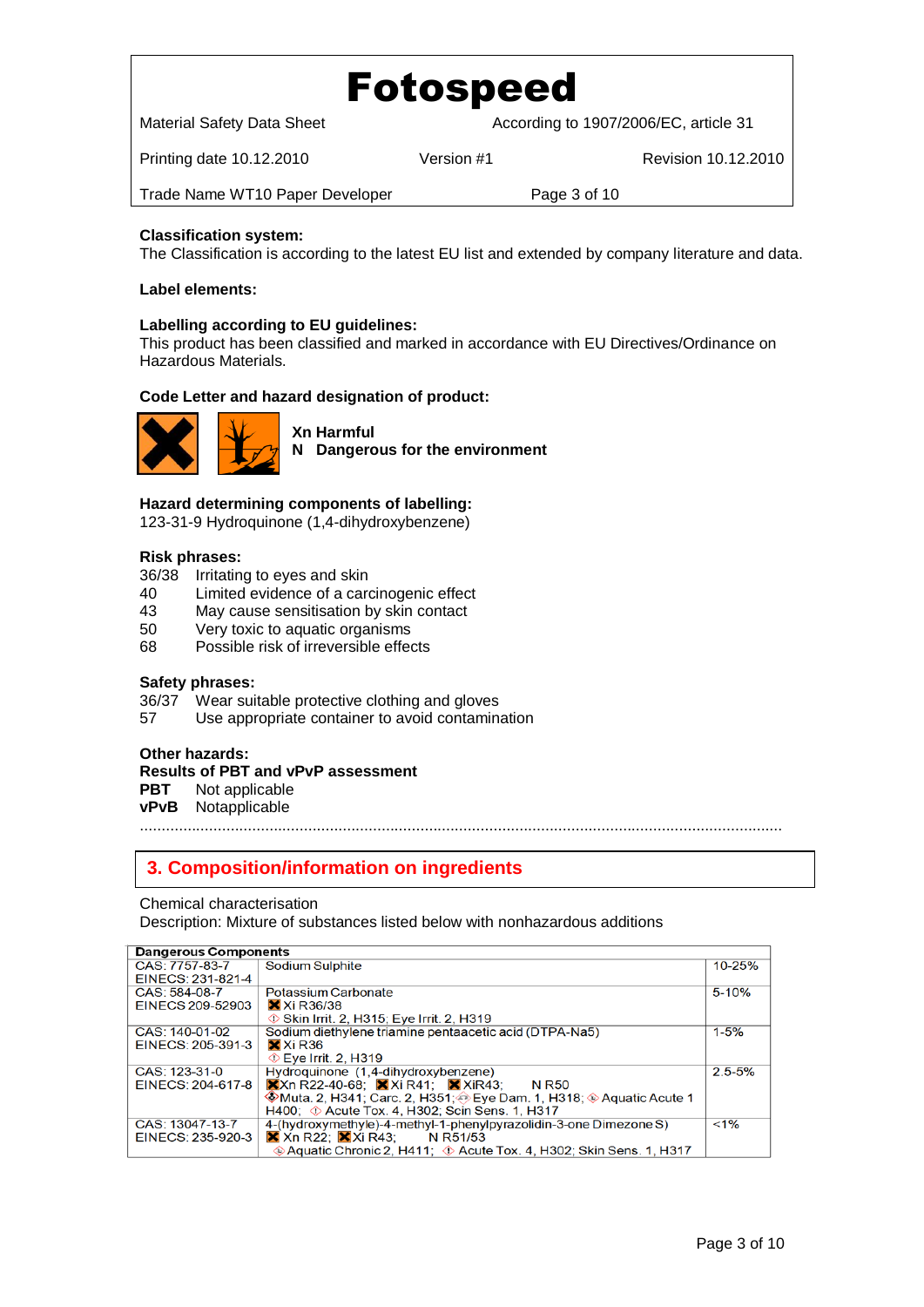Material Safety Data Sheet According to 1907/2006/EC, article 31

Printing date 10.12.2010 Version #1 Revision 10.12.2010

Trade Name WT10 Paper Developer Page 4 of 10

### **4. First Aid Measures 4. First Aid Measures**

**In case of inhalation:** Supply fresh air and seek immediate medical advice **In case of unconsciousness:** Place in stable position for transportation. **In case of skin contact**: Immediately wash with soap and water and rinse thoroughly **In case of eye contact:** Rinse opened eye for several minutes (15) under running water. **In case of swallowing:** Seek immediate medical advice.

.....................................................................................................................................................

# **5. Fire Fighting Measures 5. Fire Fighting Measures**

**Suitable extinguishing media:** CO2, powder or water spray. Fight larger fires with water spray or alcohol resistant foam.

**Advise to firefighters:**

**Protective equipment:** No special measures required

.....................................................................................................................................................

### **6. Accidental Release Measures**

**Personal safety precautions:** Wear protective clothing. Ensure adequate ventilation **Environmental precautions:** Inform respective authorities in case of seepage into water course or sewage system.

Dilute with plenty of water.

Do not allow to enter sewers/surface or ground water

**Method for containment, cleaning and collecting:** Absorb with liquid binding material (sand, diatomite, acid binders, universal binders, sawdust). Dispose of contaminated waste in accordance with item 13. **6. Accidental Release Measures**<br> **Personal safety precautions:** Wear pro<br> **Environmental precautions:** Inform res<br>
course or sewage system.<br>
Dilute with plenty of water.<br>
Do not allow to enter sewers/surface or g<br> **Method** 

.....................................................................................................................................................

## **7. Handling and Storage**

**Safe handling:** Ensure good ventilation/exhaustion in the workplace Prevent formation of aerosols. Keep containers tightly sealed **Fire and explosion protection:** No special measures required. **Requirements for storerooms and containers**: No special measures required. **Common facility storage requirements:** Do not store with acids store away from foodstuffs. **Further information:** Protect from heat and direct sunlight. Store under lock and key and out of reach of children Recommended storage temperature:  $5-25^{\circ}$ C

.....................................................................................................................................................

## **8. Exposure controls/personal protection 8. Exposure controls/personal protection**

**Information on design and technical facilities:** No further date, see item 7 **Ingredients with limit values which require monitoring in the workplace:** 123-31-9 Hydroquinone (1,4-dihydroxybenzene) (1-5%) WEL Long term value :  $0.5 \text{ mg/m}^3$ 

**Additional information**: **Exposure controls: Personal protective equipment:**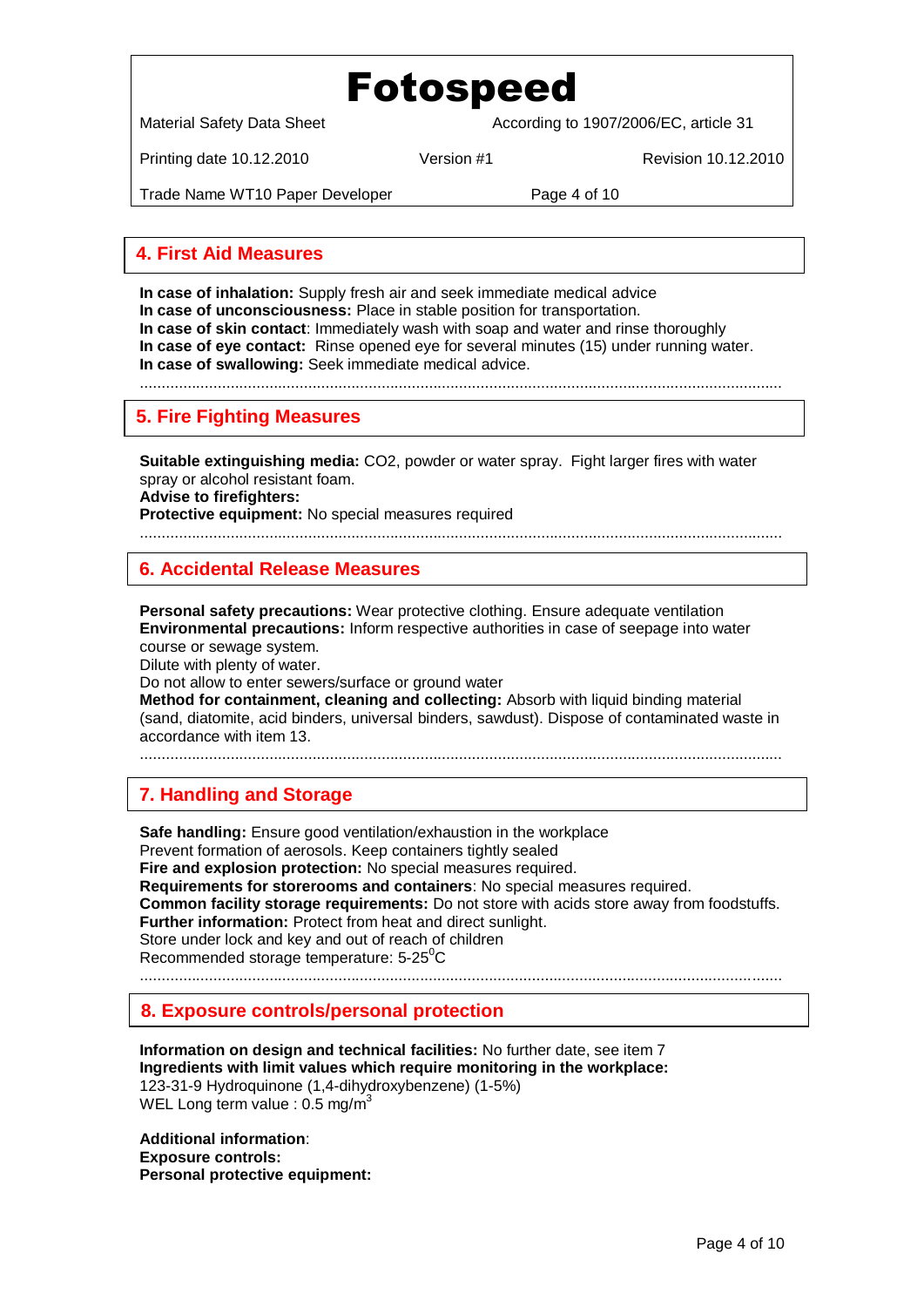Material Safety Data Sheet According to 1907/2006/EC, article 31

Printing date 10.12.2010 Version #1 Revision 10.12.2010

Trade Name WT10 Paper Developer Page 5 of 10

#### **General protective and hygiene measures:**

Keep away from food stuffs, beverages and feed. Immediately remove all soiled and contaminated clothing Wash Hands before breaks and at the end of work Avoid contact with skin Avoid contact with eyes Do not inhale gases/fumes/aerosols. **Respiratory protection** Not necessary if room is well ventilated. **Protection of hands**



Protective gloves

The glove material has to be impervious and resistant to the product/substance/preparation. No recommendation of glove material is available

Select glove material with consideration to the penetration times/ rates of diffusion and degradation

#### **Glove Material**

The selection of suitable glove material does not only depend on the material but also on further marks of quality and varies with manufacture. As the product is a preparation of several substances, the resistance of the glove material cannot be calculated in advance and therefore has to be checked prior to the application

#### **Penetration of glove material**

The exact breakthrough time is to be found out by the manufacturer of the protective glove and has to be observed.

#### Glove material:

Butyl rubber - with breakthrough time  $\geq$  480 min, layer thickness  $\geq$  0.4mm Nitrile rubber - with breakthrough time > 480 min, layer thickness > 0.38mm Neoprene - with breakthrough time  $\geq$  240min, layer thickness  $\geq$  0.65mm

For the permanent contact in work areas without heightened risk of injury (e.g. Laboratory) gloves made with the following material are suitable

Butyl rubber BR Nitrile rubber NBR

#### **Eye protection:**

Tightly sealed safety glasses.

Body protection: Protective work clothing

.....................................................................................................................................................

### **9. Physical and Chemical Properties**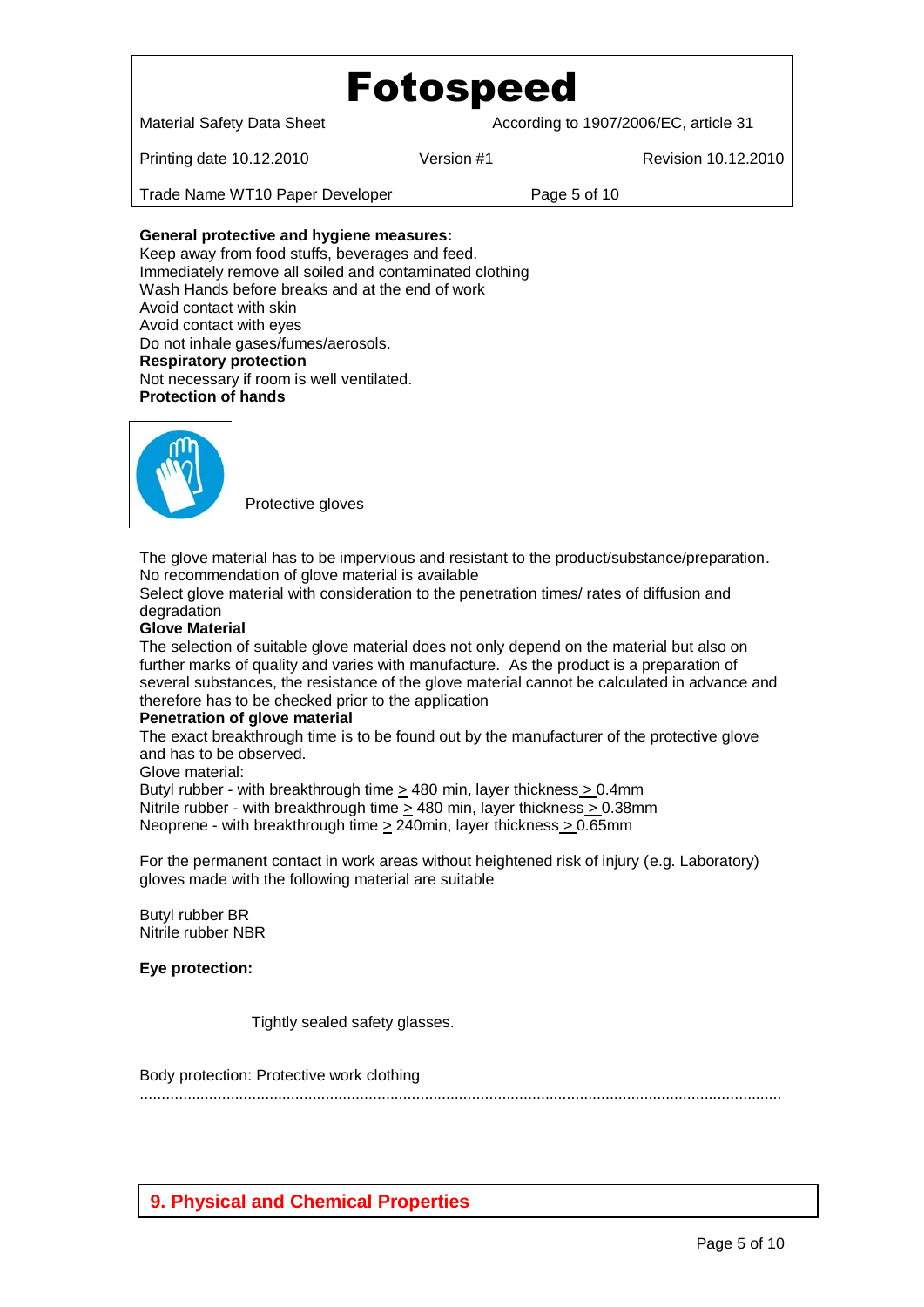| <b>Fotospeed</b>                    |                                       |                     |  |
|-------------------------------------|---------------------------------------|---------------------|--|
| <b>Material Safety Data Sheet</b>   | According to 1907/2006/EC, article 31 |                     |  |
| Printing date 10.12.2010            | Version #1                            | Revision 10.12.2010 |  |
| Trade Name WT10 Paper Developer     |                                       | Page 6 of 10        |  |
| 9. Physical and Chemical Properties |                                       |                     |  |
| General:                            |                                       |                     |  |

## Form Fluid Colour Colour Light yellow<br>
Colour Colour Colour Colour Nearly odourless **Change in condition** Melting point Undetermined<br>Boiling Point Care Control 200<sup>0</sup>C Boiling Point Flash Point Not applicable Self Igniting<br>
Danger of Explosion<br>
Product does not present and product does not present and product does not present and product of the Product of Product of Product August 2013<br>
Product does not present and product does Product does not present an explosion hazard<br>23 hPa Vapour pressure  $@20^{\circ}C$ Density  $@20^0C$  1.227 g/cm<sup>3</sup> Solubility in/Miscibility with water Fully miscible  $pH$ -value  $@ 20^0C$  10.5 **Solvent Content:** Organic 0.0%<br>Water 73.2% 73.2% Solids content 26.8% .....................................................................................................................................................

### **10. Stability and Reactivity 10. Stability and Reactivity**

**Thermal decomposition/ conditions to be avoided:** No decomposition if used according to specifications

**Dangerous reactions:** No dangerous reactions known **Dangerous decompositions products**: No dangerous decomposition products knowa

.....................................................................................................................................................

# **11. Toxicological Information**

#### **Acute toxicity: LD/LC50 values relevant for classification:**

123-31-9 Hydroquinone (1,4-dihydroxybenzene) Oral LD50 320 mg/kg (rat)

#### **Primary irritant effect**

Skin No irritant effect Eye Irritant effect Sensitisation Sensitisation possible through skin contact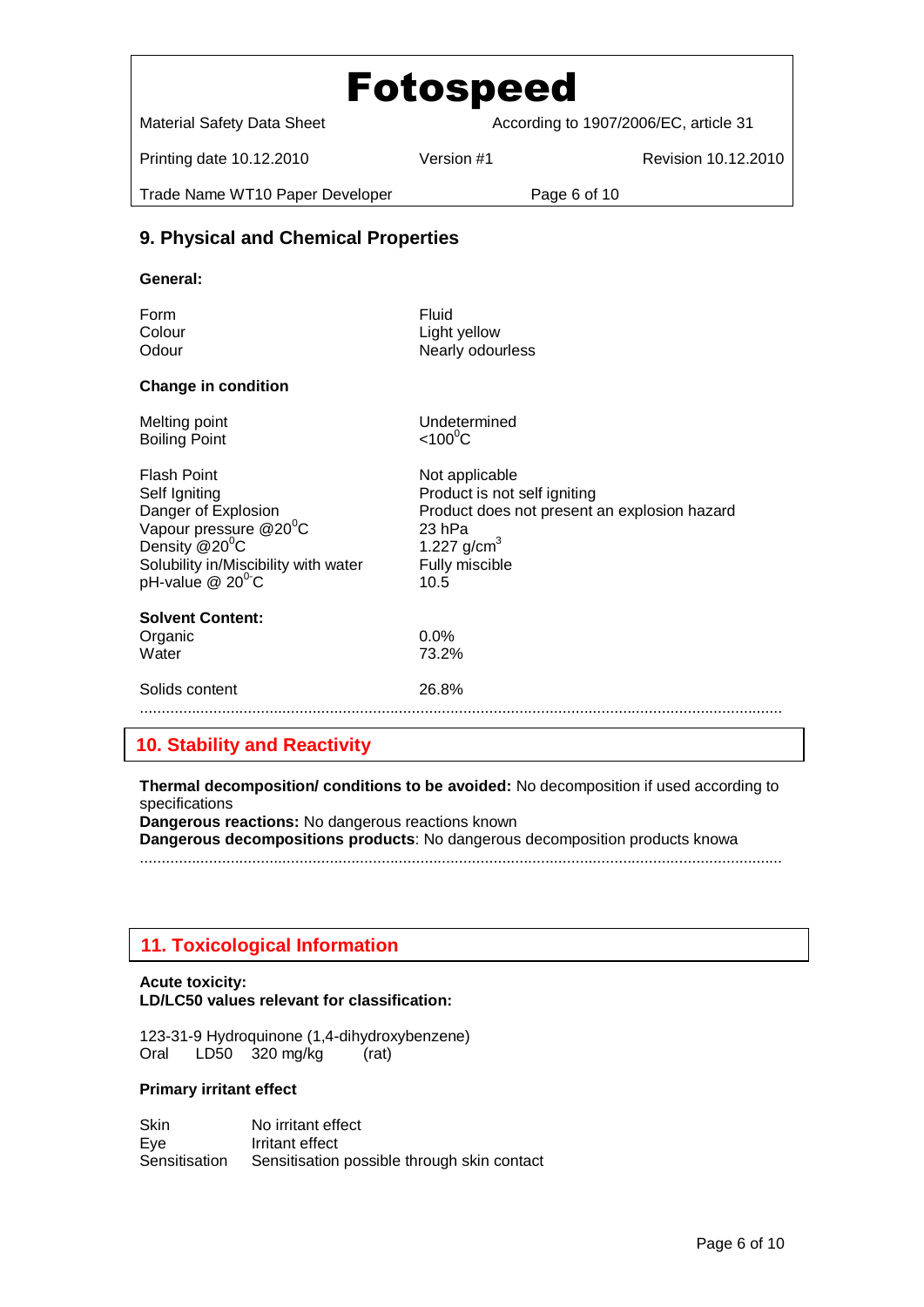Material Safety Data Sheet According to 1907/2006/EC, article 31

Printing date 10.12.2010 Version #1 Revision 10.12.2010

Trade Name WT10 Paper Developer Page 7 of 10

#### **Additional toxicological information:**

The product shows the following dangers according to the calculation method of the General EU Classification Guidelines for Preparations as issued in the latest version: Irritant

**Sensitisation** May cause sensitisation by skin contact

.....................................................................................................................................................

# **12 Ecological Information 12 Ecological Information**

#### **Aquatic toxicity**

#### **123-31-9 Hydroquinone (1,4-dihydroxybenzene)**

| EC50 48h: | $0.29$ mg/l  | daphnia magna       |
|-----------|--------------|---------------------|
| LC50 96h: | $0.044$ mg/l | pimephales promelas |

**Persistence and degradability:** No further information available **Ecotoxical effects: Remark:** Harmful to fish. **Additional ecological information: General notes:**

Water hazard class 3 (self assessment): extremely hazardous for water. Do not allow product to reach ground water, water course or sewage system, even in small quantities. Danger to drinking water even if extremely small quantities leak into the ground.

#### **Results of PBT and vPvD assessment**

**PBT** Not applicable **vPvB** Not applicable

.....................................................................................................................................................

## **13 Disposal Considerations 13 Disposal Considerations**

#### **Recommendation**

Must not be disposed of with household waste. Do not allow product to reach sewage system.

European waste catalogue: 09 01 01 water based developer and activator solutions.

## **Used Packaging:**

**Recommendation:** Disposal must be made in accordance with official regulations. **Recommended cleansing agent:** Water, if necessary together with cleansing agent. .....................................................................................................................................................

**14. Transport information 14. Transport information**

Land Transport ADR/RID (cross border)

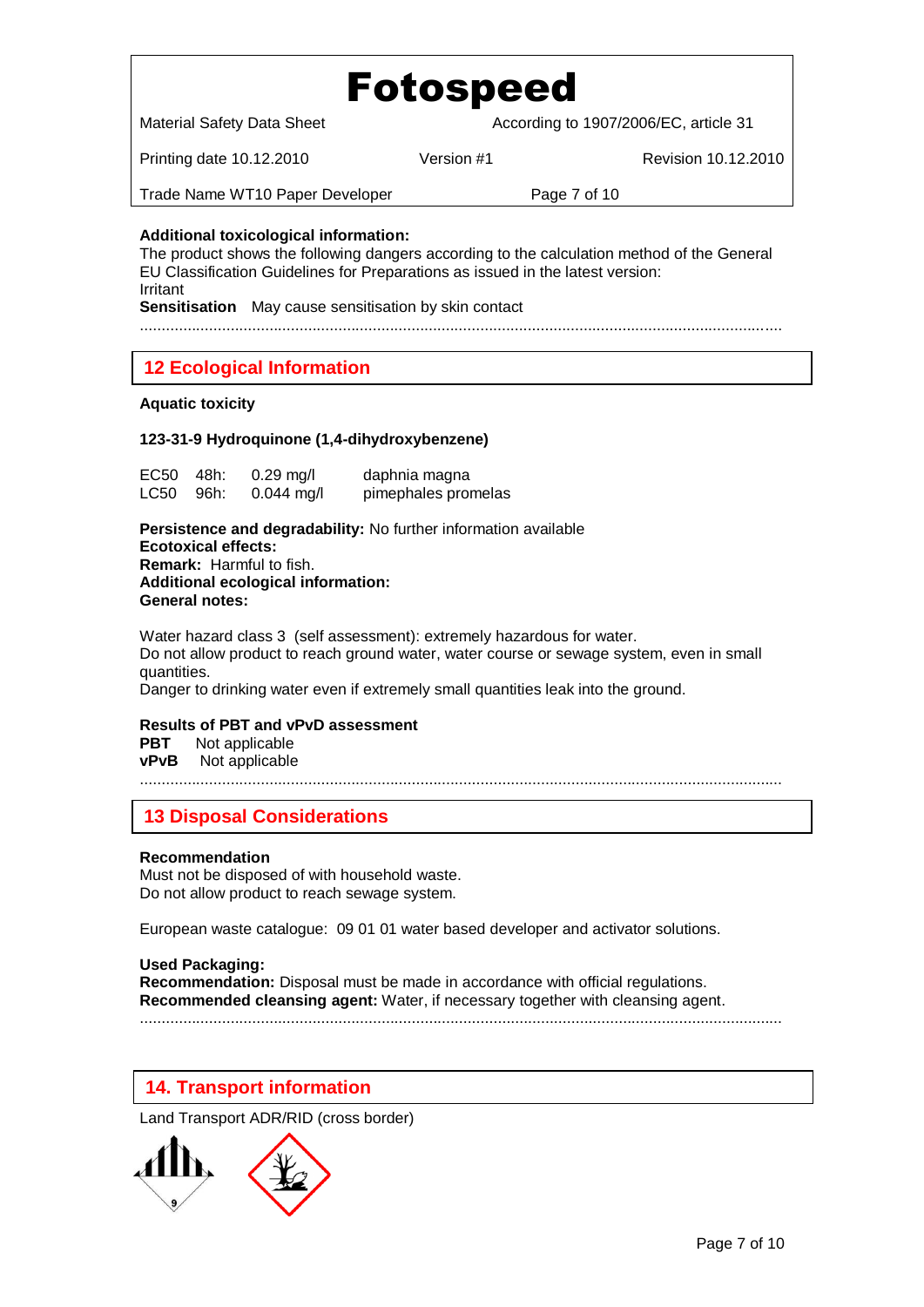| <b>Fotospeed</b>                  |            |                                       |  |
|-----------------------------------|------------|---------------------------------------|--|
| <b>Material Safety Data Sheet</b> |            | According to 1907/2006/EC, article 31 |  |
| Printing date 10.12.2010          | Version #1 | Revision 10.12.2010                   |  |
| Trade Name WT10 Paper Developer   |            | Page 8 of 10                          |  |

| ADR/RID class<br>Danger Code (Kemler)<br>UN number<br>Packaging group<br><b>Hazard Label</b><br>Sepcial marking | 9(M6) Miscellaneous dangerous substance and articles<br>90<br>3082<br>Ш<br>9<br>Symbol (fish and trees)     |
|-----------------------------------------------------------------------------------------------------------------|-------------------------------------------------------------------------------------------------------------|
| UN proper shipping name                                                                                         | 3082 ENVIRONMENTALLY HAZARDOUSE SUBSTANCE,<br>LIQUID N.O.S.<br>123-31-9 Hydroquinone (1,4-dihydroxybenzene) |
| Tunnel restriction code                                                                                         | Е                                                                                                           |
|                                                                                                                 |                                                                                                             |

Maritime transport IMDG:



| IMDG class              | 9                                            |
|-------------------------|----------------------------------------------|
| UN number               | 3082                                         |
| Label                   | 9                                            |
| Packaging group         | Ш                                            |
| EMS number              | $F-A.S-F$                                    |
| Special marking         | Symbol (fish and trees)                      |
| UN proper shipping name | 3082 ENVIRONMENTALLY HAZARDOUSE SUBSTANCE,   |
|                         | LIQUID N.O.S.                                |
|                         | 123-31-9 Hydroquinone (1,4-dihydroxybenzene) |
| Marine Pollutant:       | Yes                                          |
|                         |                                              |

.....................................................................................................................................................

Air transport ICAO-TI and IATA-DGR:



| <b>ICAO/IATA class</b> | 9          |
|------------------------|------------|
| UN number              | 3082       |
| Label                  | 9          |
| Packaging group        | ш          |
| <b>EMS</b> number      | $F-A, S-F$ |
|                        |            |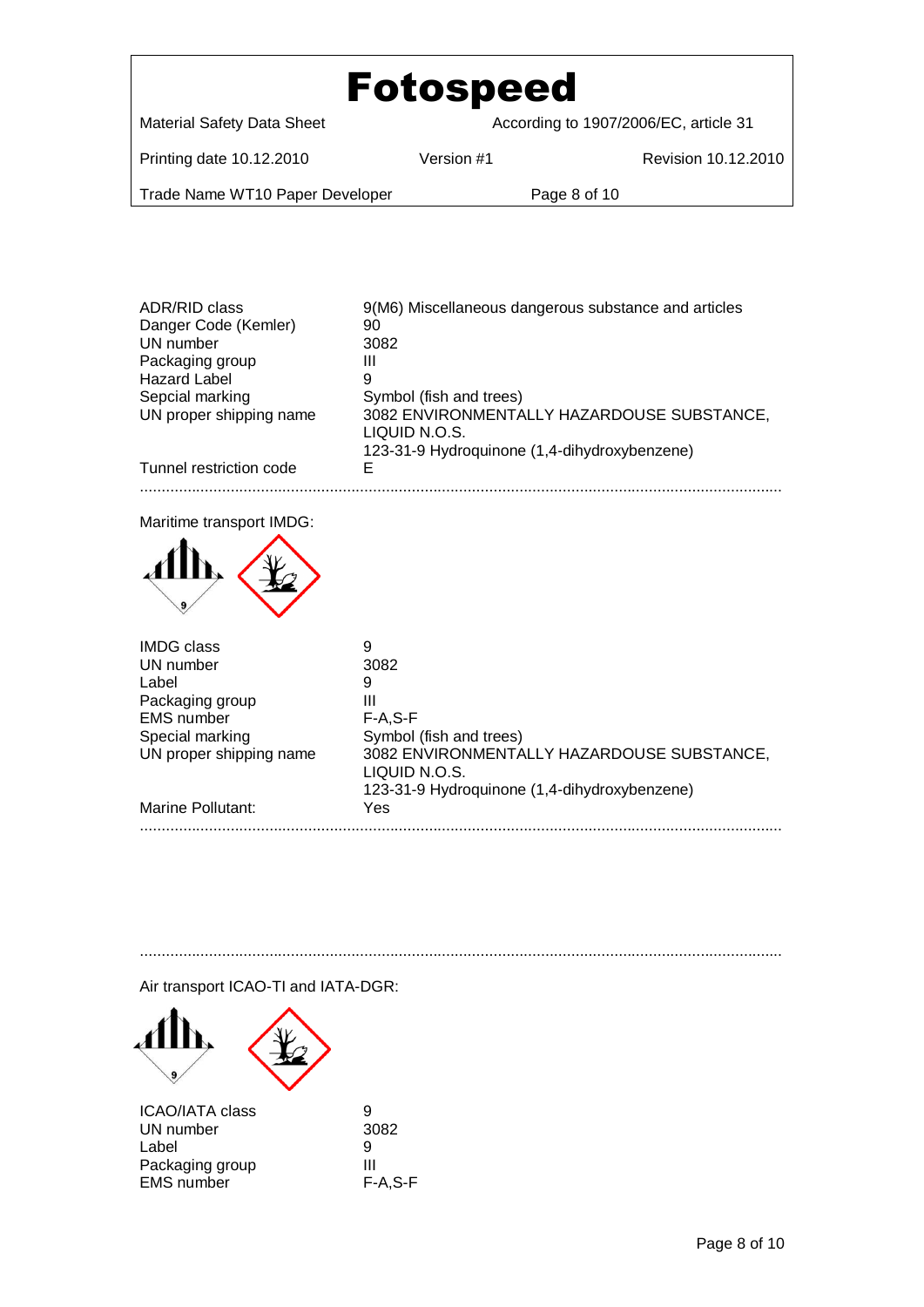Material Safety Data Sheet According to 1907/2006/EC, article 31

Printing date 10.12.2010 Version #1 Revision 10.12.2010

Trade Name WT10 Paper Developer Page 9 of 10

Special marking Symbol (fish and trees)

UN proper shipping name 3082 ENVIRONMENTALLY HAZARDOUSE SUBSTANCE, LIQUID N.O.S. 123-31-9 Hydroquinone (1,4-dihydroxybenzene)

UN 'Model Regulation:

UN3082 ENVIRONMENTALLY HAZARDOUS SUBSTANCE, LIQUID N.O.S. 9,III

.....................................................................................................................................................

# **15 Regulatory Information 15 Regulatory Information**

Labelling according to EU guidelines The product has been classified and marked in accordance with EU Directives / Ordinance on Hazardous Materials **14. Transport information**

Code letter and hazard designation of product



Xn Harmful



N Dangerous to the environment

Hazard determining component of labelling

123-31-9 Hydroquinone (1,4-dihydroxybenzene)

#### **Risk phrases:**

#### **Risk phrases:**

- 36/38 Irritating to eyes and skin
- 41 Limited evidence of a carcinogenic effect
- 43 May cause sensitisation by skin contact
- 50 Very toxic to aquatic organisms
- 68 Possible risk of irreversible effects

#### **Safety phrases:**

- 36/37 Wear suitable protective clothing and gloves
- 57 Use appropriate container to avoid contamination

**Chemical safety assessment :** Has not been carried out

.....................................................................................................................................................

#### **16. Other information 16. Other information**

This information is based on our present knowledge. However, this shall not constitute a **14. Transport information** guarantee for any specific product feature and shall not establish a legally valid contractual relationship.